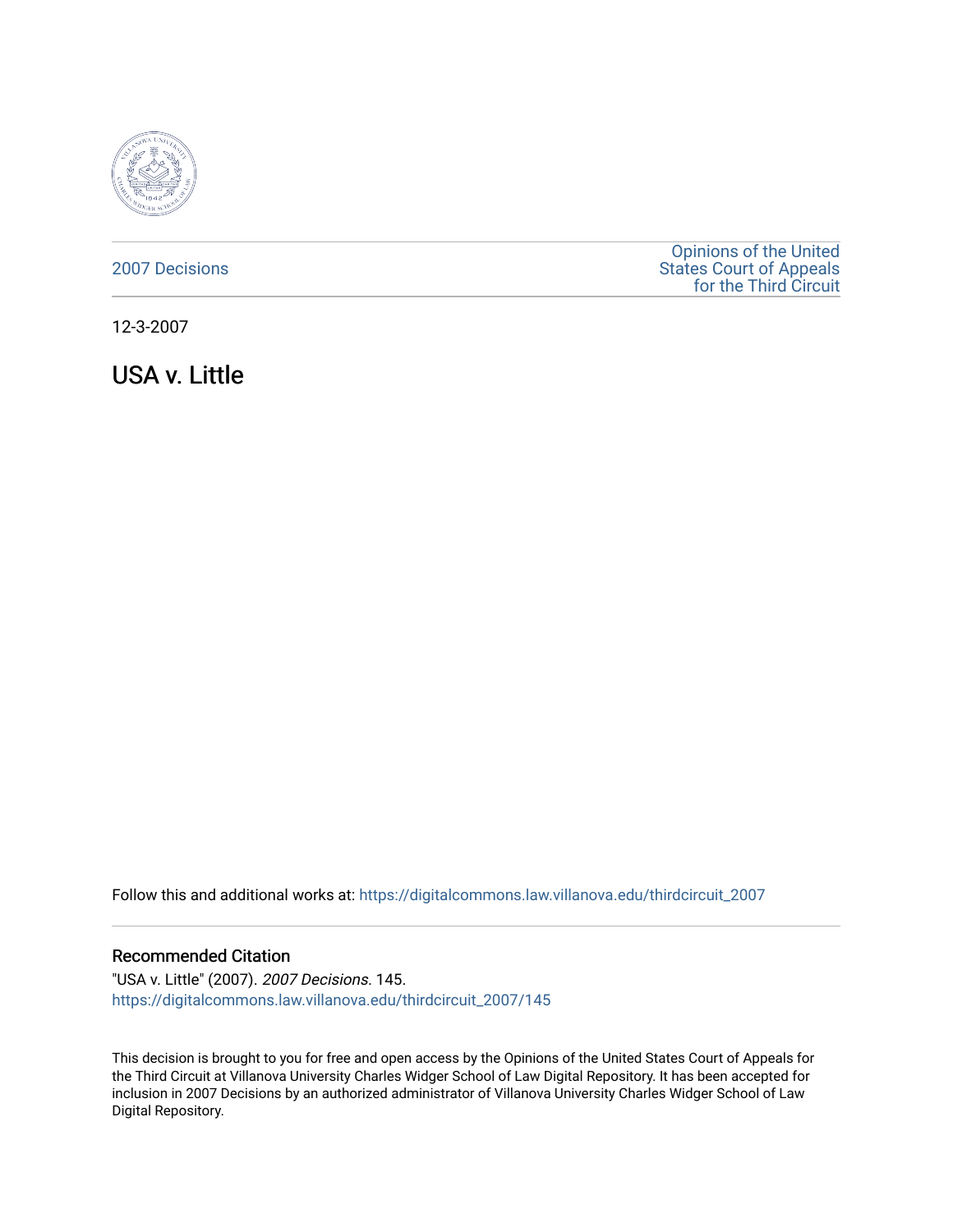#### **NOT PRECEDENTIAL**

# UNITED STATES COURT OF APPEALS FOR THE THIRD CIRCUIT

\_\_\_\_\_\_\_\_\_\_

No. 06-3646 \_\_\_\_\_\_\_\_\_\_

### UNITED STATES OF AMERICA

vs.

LARRY LITTLE, *Appellant*.

On Appeal from the United States District Court For the District of New Jersey (Crim. No. 01-cr-00249) District Judge: Honorable Dennis M. Cavanaugh

\_\_\_\_\_\_\_\_\_\_

Submitted on November 28, 2007

\_\_\_\_\_\_\_\_\_\_

Before: BARRY, FUENTES and GARTH, *Circuit Judges* (Opinion Filed: December 3, 2007)

## **OPINION** \_\_\_\_\_\_\_\_\_\_

GARTH, *Circuit Judge*:

Larry Little ("Little") appeals from the final judgment entered by the District Court

on July 26, 2006. Little argues that the District Court's revocation of his supervised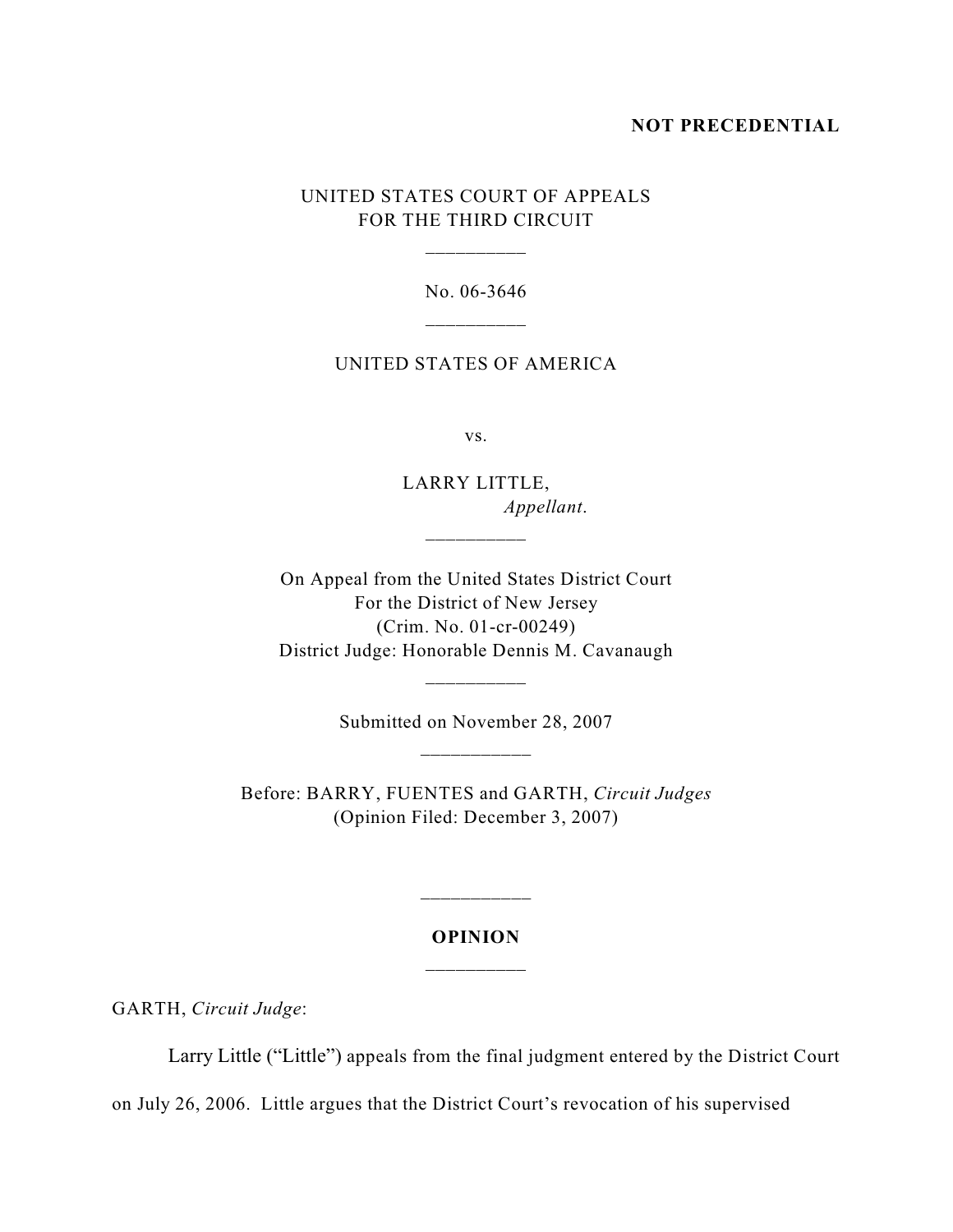release was unreasonable and therefore should be reversed. The Government initially responded that the applicable standard of review is whether the revocation was "plainly unreasonable." In a subsequent submission, however, the Government acknowledged that this issue was decided by another panel of this Circuit in *United States v. Bungar*, 478 F.3d 540 (3d Cir. 2007) (Barry, J.), while this appeal has been pending. *Bungar* held that the standard of review is "reasonableness." We are controlled by *Bungar* and find that the District Court was reasonable in imposing a 32-month sentence after revoking Little's supervised release.

### **I.**

In April 2002, Little pled guilty to a one-count indictment charging him with conspiracy to distribute narcotics in violation of 21 U.S.C. § 846 and was sentenced on February 3, 2003 to 55 months of imprisonment and 5 years of supervised release. This sentence was significantly below the 130-162 month range under the Sentencing Guidelines and the 60-month statutory mandatory minimum because the District Court granted the Government's motion for a downward departure pursuant to 18 U.S.C. § 3553(e) and Section 5K1.1 of the U.S. Sentencing Guidelines (for Little's cooperation with the Government). Little's period of supervised release began on July 6, 2005.

In December 2005, the U.S. Office of Probation filed a petition alleging that Little was in violation of his supervised release because he had been arrested the prior month by the Passaic Police Department for drug-related offenses and failed to report the arrest

-2-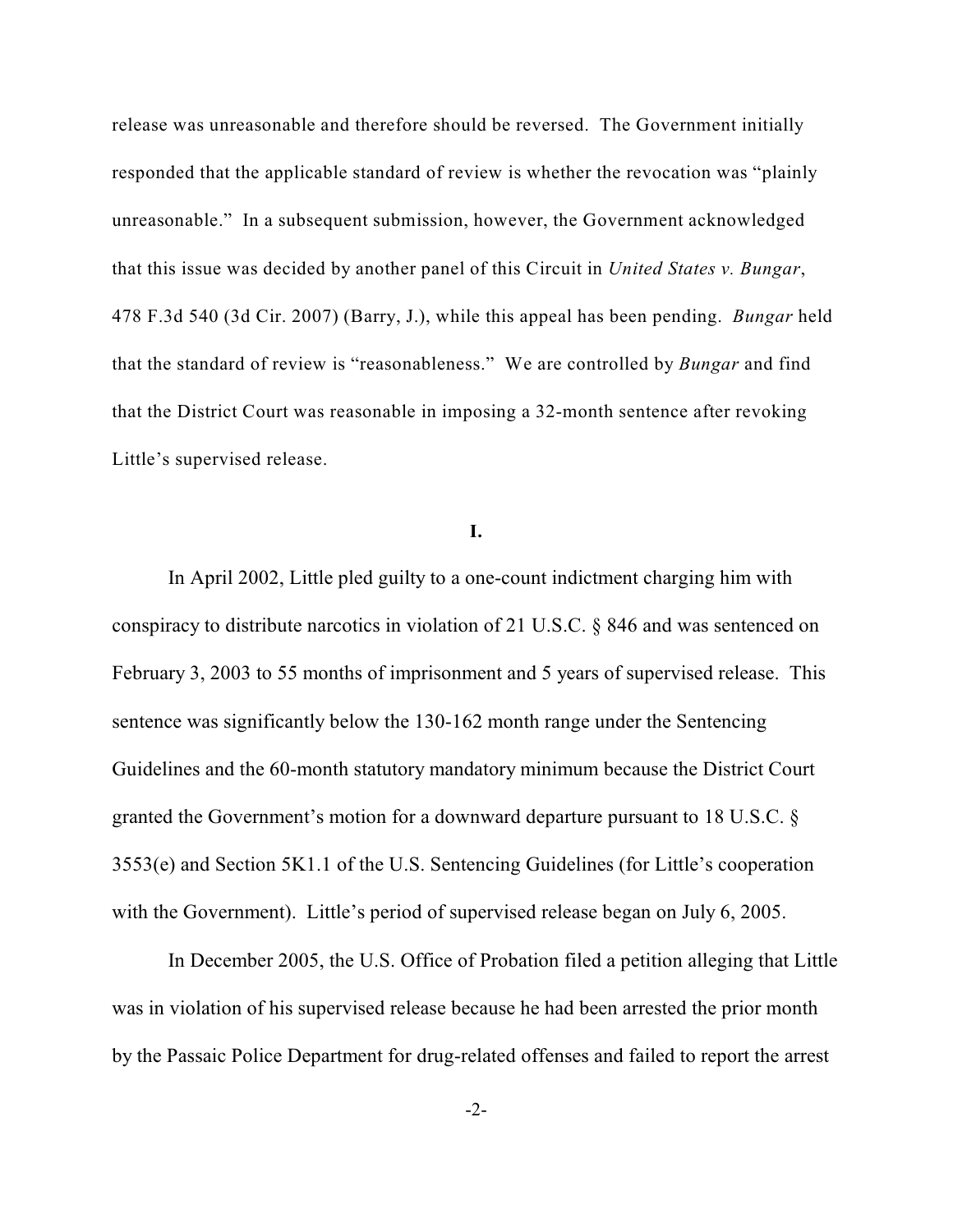to his probation officer within 72 hours of the arrest. In March 2006, Little was convicted in state court of third-degree possession of a controlled substance. On July 11, 2006, Little pled guilty in the U.S. District Court for the District of New Jersey to the first alleged violation of supervised release. As a result of his guilty plea, the second claim (failure to report) was dismissed. The range set by the Federal Sentencing Guidelines Manual (Chapter 7) was 30 to 37 months, but the statutory maximum was 36 months.

The District Court imposed a 32-month prison term and requested that Little seek and receive drug treatment. The District Court's judgment was entered on July 26, 2006. Having filed a timely appeal, Little argues that the 32-month sentence was unreasonable.

#### **II.**

We have jurisdiction under 18 U.S.C. § 3742(a)(1), which provides appellate jurisdiction over sentences imposed in violation of law, and under 28 U.S.C. § 1291, which provides appellate jurisdiction from all final decisions of U.S. district courts. The District Court had subject matter jurisdiction pursuant to 18 U.S.C. § 3231, which confers jurisdiction over all offenses against federal law, and pursuant to 18 U.S.C. § 3583(e)(3), which authorizes revocations of supervised releases.

In reviewing revocations of sentences for reasonableness, we apply the factors set forth in 18 U.S.C. § 3553(a). *See United States v. Booker*, 543 U.S. 220, 261-62 (2005);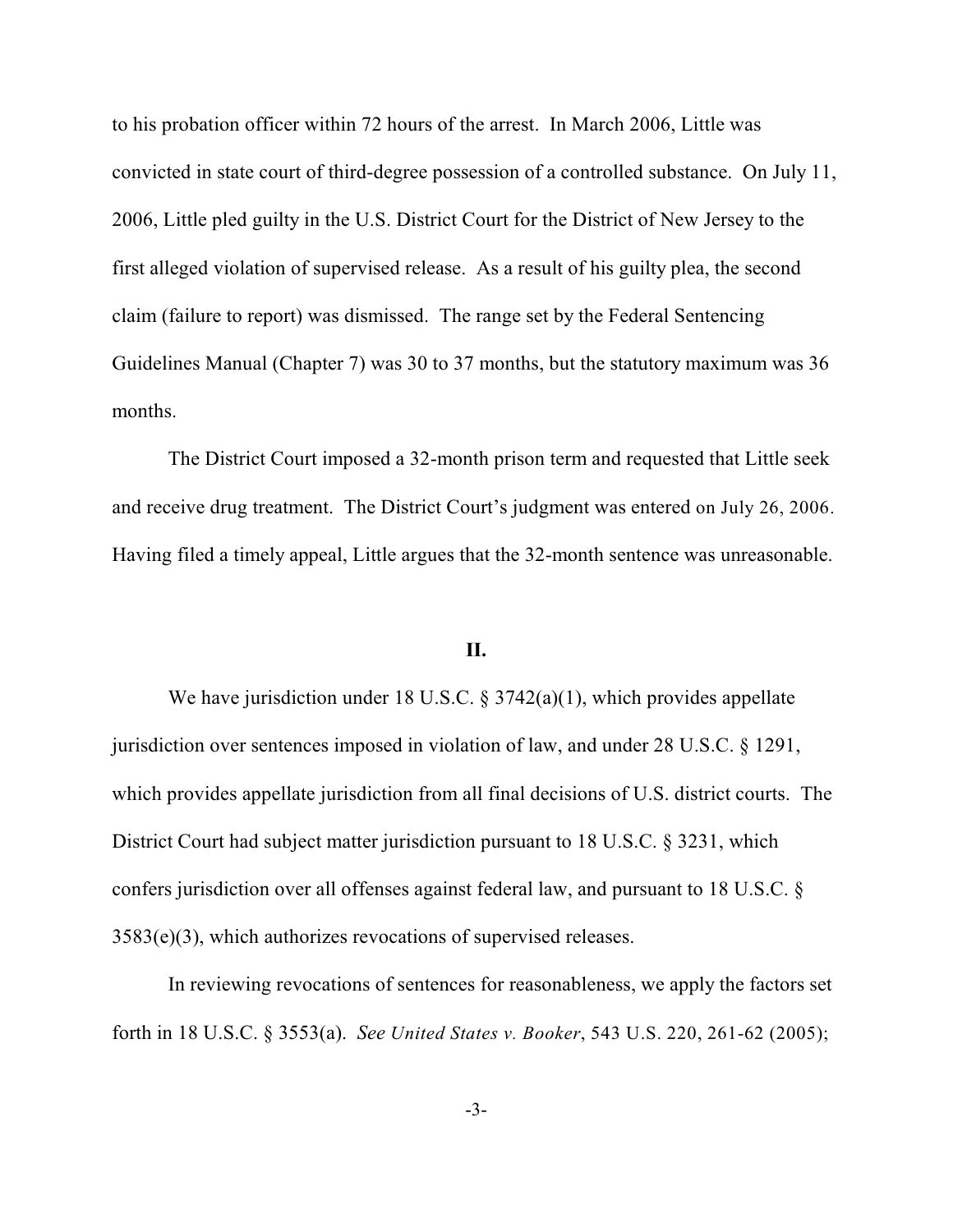*Bungar*, 478 F.3d at 542. A sentence is reasonable if the record demonstrates that the sentencing court gave meaningful consideration to the Section 3553(a) factors. *See Bungar*, 478 F.3d at 543; *United States v. Cooper*, 437 F.3d 324, 329 (3d Cir. 2006). The party challenging the sentence bears the burden in establishing its unreasonableness. *See United States v. King*, 454 F.3d 187, 194 (3d Cir. 2006).

### **III.**

Given that 18 U.S.C. §  $3583(g)(1)$  requires a district court to revoke a defendant's supervised release if the defendant is found in possession of a controlled substance, the question in this case is whether the District Court was reasonable in imposing a 32 month prison term.

Little had obtained, upon the Government's motion, a substantial downward departure from the Sentencing Guidelines in his original sentence (55 months compared to the 130-162 month range). In addition, the Government argues that the District Court was required to revoke the sentence pursuant to 18 U.S.C.  $\S 3583(g)(1)$  and had the discretion to impose a sentence up to the 3-year statutory maximum under 18 U.S.C. § 3583(e)(3). Finally, the Government argues that the District Court was reasonable in imposing some level of punishment for Little's violation of his supervised release.

We agree that the District Court was reasonable in its sentencing after it was statutorily required to revoke Little's supervised release. In its initial sentencing, the District Court showed leniency in imprisoning Little to only 55 months, while the

-4-